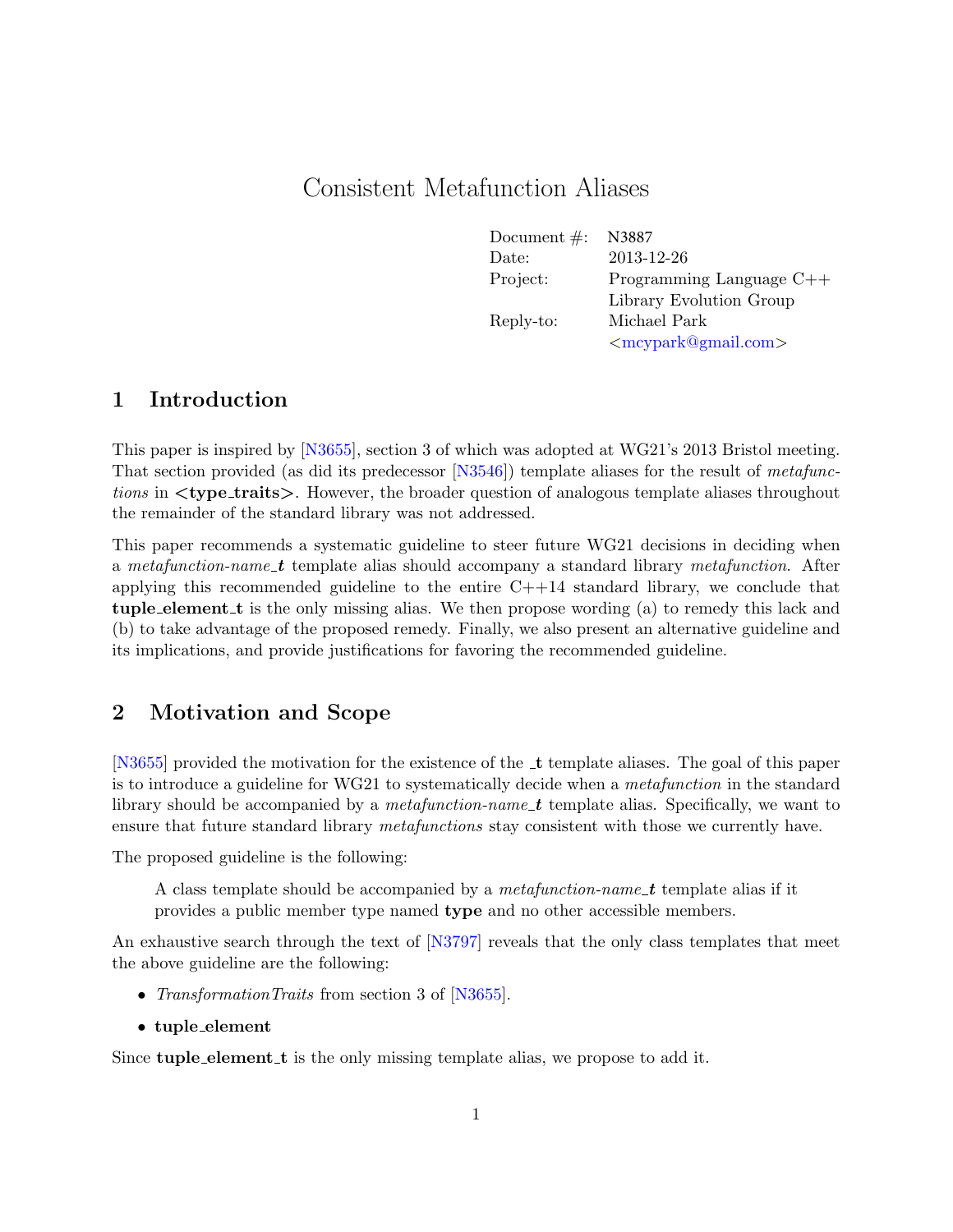#### 3 Impact on the Standard

This proposal is a pure library extension. It does not require any new language features, it is merely an extension of an existing practice adopted from [\[N3655\]](#page-3-0).

#### 4 Proposed Wording

Add to  $ltuple$  synopsis of [\[N3797\]](#page-3-2):

```
// 20.4.2.5: tuple helper classes :
+ template < size_t I, class T>
+ using tuple_element_t = typename tuple_element<I, T>::type;
```
The definition of get functions in §20.3.4, and §20.4.2.6 of [\[N3797\]](#page-3-2) can be simplified as follows:

```
// 20.3.4: tuple-like access to pair:
template<size_t I, class T1, class T2>
 constexpr typename tuple_element<I, std::pair<T1, T2> >::type&
+ constexpr tuple_element_t <I, pair <T1 , T2 > >&
   get(std::pair<T1, T2>&) noexcept;
+ get(pair <T1 , T2 >&) noexcept ;
template<size_t I, class T1, class T2>
- constexpr typename tuple_element<I, std::pair<T1, T2> >::type & &
+ constexpr tuple_element_t <I, pair <T1 , T2 > > &&
      get(std::pair<T1, T2>&&) noexcept;
+ get(pair <T1 , T2 >&&) noexcept ;
template<size_t I, class T1, class T2>
    constexpr const typename tuple_element<I, std::pair<T1, T2> >::type&
+ constexpr const tuple_element_t <I, pair <T1 , T2 > >&
      get(const std:: pair<T1, T2>&) noexcept;
+ get( const pair <T1 , T2 >&) noexcept ;
// 20.4.2.6 , element access :
template <size_t I, class... Types>
- constexpr typename tuple_element<I, tuple<Types...> >::type&
+ constexpr tuple_element_t <I, tuple < Types ... > >&
    get ( tuple < Types ... >&) noexcept ;
template <size_t I, class... Types>
  - constexpr typename tuple_element <I, tuple < Types ... > >:: type &&
+ constexpr tuple_element_t <I, tuple < Types ... > >&&
    get ( tuple < Types ... >&&) noexcept ;
template <size_t I, class... Types>
- constexpr typename tuple_element<I, tuple<Types...> >:: type const&
 + constexpr const tuple_element_t <I, tuple < Types ... > >&
    get ( const tuple < Types ... >&) noexcept ;
```
<span id="page-1-0"></span><sup>&</sup>lt;sup>1</sup> Note the removal of explicit std:: namespace qualifiers and a standardized placement of const as a drive-by-fix.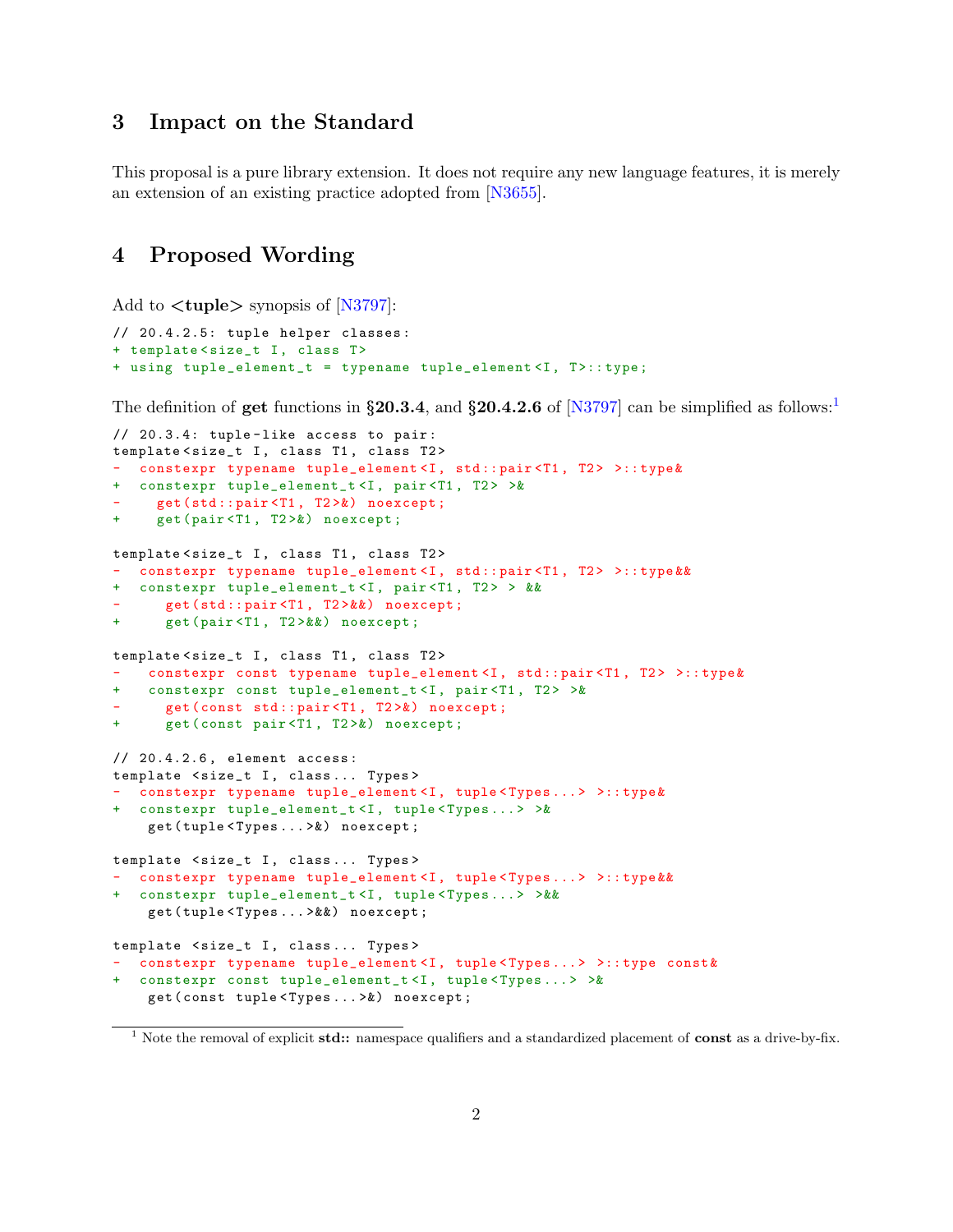## 5 Design Decisions

We considered an alternative guideline:

A class template should be accompanied by a *metafunction-name\_t* template alias if it provides a public member type named type and possibly other accessible members.

An exhaustive search through the text of [\[N3797\]](#page-3-2) reveals that the class templates that meet this alternative guideline are the following:

- integral\_constant
	- TransformationTraits from section 4 of [\[N3655\]](#page-3-0)
	- is bind expression
	- is error code enum
	- is error condition enum
	- is placeholder
	- ratio equal
	- ratio greater
	- ratio greater equal
	- ratio less
	- ratio less equal
	- ratio not equal
	- tuple size
	- uses allocator
- ratio
- ratio\_add
- ratio divide
- ratio multiply
- ratio\_subtract
- reference wrapper

This guideline is overly accepting, because we are rarely interested in the type member of these class templates. Consider integral constant along with all of the class templates listed under it which inherit from **integral\_constant**. The class member we are far more interested in for these class templates is the **value** member. For **ratio**, and **ratio**<sub>-operations, the **type** member is simply</sub> a type alias for itself, and reference wrapper's type member is nothing but an identity type alias for T.